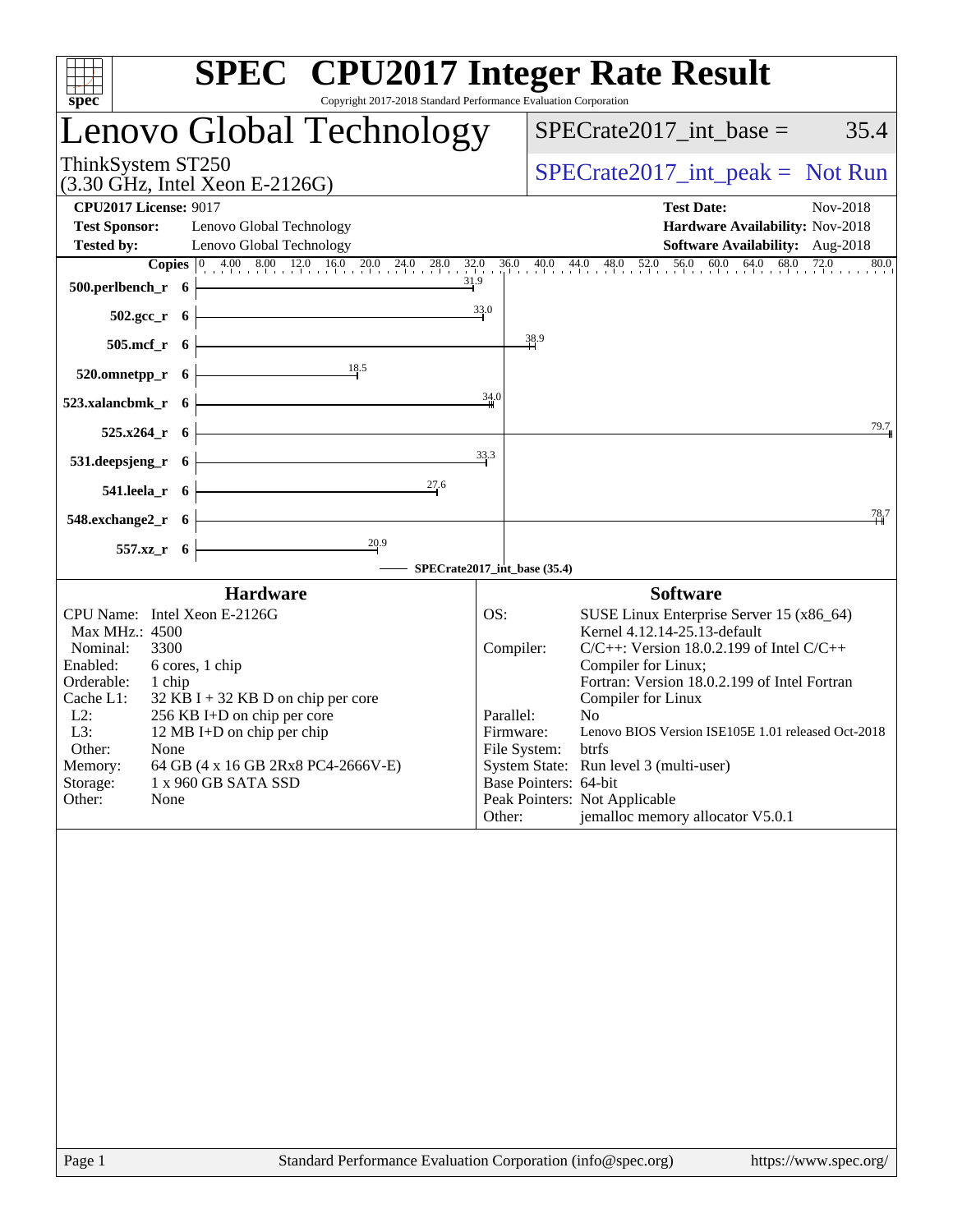

## Lenovo Global Technology

## SPECrate2017 int\_base =  $35.4$

(3.30 GHz, Intel Xeon E-2126G)

ThinkSystem ST250<br>  $SPECTI<sub>2</sub>126C$ <br>  $SPECTI<sub>2</sub>126C$ <br>  $SPECTI<sub>2</sub>126C$ 

**[Test Sponsor:](http://www.spec.org/auto/cpu2017/Docs/result-fields.html#TestSponsor)** Lenovo Global Technology **[Hardware Availability:](http://www.spec.org/auto/cpu2017/Docs/result-fields.html#HardwareAvailability)** Nov-2018

**[CPU2017 License:](http://www.spec.org/auto/cpu2017/Docs/result-fields.html#CPU2017License)** 9017 **[Test Date:](http://www.spec.org/auto/cpu2017/Docs/result-fields.html#TestDate)** Nov-2018 **[Tested by:](http://www.spec.org/auto/cpu2017/Docs/result-fields.html#Testedby)** Lenovo Global Technology **[Software Availability:](http://www.spec.org/auto/cpu2017/Docs/result-fields.html#SoftwareAvailability)** Aug-2018

### **[Results Table](http://www.spec.org/auto/cpu2017/Docs/result-fields.html#ResultsTable)**

|                               | <b>Base</b>   |                |       |                | <b>Peak</b> |                |             |               |                |              |                |              |                |              |
|-------------------------------|---------------|----------------|-------|----------------|-------------|----------------|-------------|---------------|----------------|--------------|----------------|--------------|----------------|--------------|
| <b>Benchmark</b>              | <b>Copies</b> | <b>Seconds</b> | Ratio | <b>Seconds</b> | Ratio       | <b>Seconds</b> | Ratio       | <b>Copies</b> | <b>Seconds</b> | <b>Ratio</b> | <b>Seconds</b> | <b>Ratio</b> | <b>Seconds</b> | <b>Ratio</b> |
| 500.perlbench_r               | 6             | 300            | 31.9  | 300            | 31.9        | 300            | 31.8        |               |                |              |                |              |                |              |
| $502.\text{sec}$ <sub>r</sub> | 6             | 257            | 33.0  | 258            | 32.9        | 258            | <b>33.0</b> |               |                |              |                |              |                |              |
| $505$ .mcf r                  | 6             | 249            | 38.9  | 249            | 38.9        | 253            | 38.3        |               |                |              |                |              |                |              |
| 520.omnetpp_r                 | 6             | 424            | 18.6  | 426            | 18.5        | 424            | 18.5        |               |                |              |                |              |                |              |
| 523.xalancbmk_r               | 6             | 188            | 33.7  | 186            | 34.0        | 186            | 34.1        |               |                |              |                |              |                |              |
| 525.x264 r                    | 6             | 132            | 79.8  | 132            | 79.7        | 132            | 79.6        |               |                |              |                |              |                |              |
| 531.deepsjeng_r               | 6             | 206            | 33.3  | 207            | 33.3        | 206            | 33.3        |               |                |              |                |              |                |              |
| 541.leela r                   | 6             | 359            | 27.7  | 360            | 27.6        | 360            | 27.6        |               |                |              |                |              |                |              |
| 548.exchange2_r               | 6             | 201            | 78.1  | 200            | 78.7        | 199            | 79.0        |               |                |              |                |              |                |              |
| 557.xz                        | 6             | 311            | 20.9  | 311            | 20.9        | 311            | 20.8        |               |                |              |                |              |                |              |
| $SPECrate2017$ int base =     |               |                |       |                |             |                |             |               |                |              |                |              |                |              |
| $SPECrate2017\_int\_peak =$   |               |                |       | <b>Not Run</b> |             |                |             |               |                |              |                |              |                |              |

Results appear in the [order in which they were run](http://www.spec.org/auto/cpu2017/Docs/result-fields.html#RunOrder). Bold underlined text [indicates a median measurement](http://www.spec.org/auto/cpu2017/Docs/result-fields.html#Median).

### **[Submit Notes](http://www.spec.org/auto/cpu2017/Docs/result-fields.html#SubmitNotes)**

 The taskset mechanism was used to bind copies to processors. The config file option 'submit' was used to generate taskset commands to bind each copy to a specific processor. For details, please see the config file.

## **[Operating System Notes](http://www.spec.org/auto/cpu2017/Docs/result-fields.html#OperatingSystemNotes)**

Stack size set to unlimited using "ulimit -s unlimited"

### **[General Notes](http://www.spec.org/auto/cpu2017/Docs/result-fields.html#GeneralNotes)**

Environment variables set by runcpu before the start of the run: LD\_LIBRARY\_PATH = "/home/cpu2017-1.0.5-ic18.0u2/lib/ia32:/home/cpu2017-1.0.5-ic18.0u2/lib/intel64" LD\_LIBRARY\_PATH = "\$LD\_LIBRARY\_PATH:/home/cpu2017-1.0.5-ic18.0u2/je5.0.1-32:/home/cpu2017-1.0.5-ic18.0u2/je5.0.1-64" Binaries compiled on a system with 1x Intel Core i7-6700K CPU + 32GB RAM memory using Redhat Enterprise Linux 7.5 Transparent Huge Pages enabled by default Prior to runcpu invocation Filesystem page cache synced and cleared with: sync; echo 3> /proc/sys/vm/drop\_caches Yes: The test sponsor attests, as of date of publication, that CVE-2017-5754 (Meltdown) is mitigated in the system as tested and documented. Yes: The test sponsor attests, as of date of publication, that CVE-2017-5753 (Spectre variant 1) is mitigated in the system as tested and documented. Yes: The test sponsor attests, as of date of publication, that CVE-2017-5715 (Spectre variant 2) is mitigated in the system as tested and documented.

**(Continued on next page)**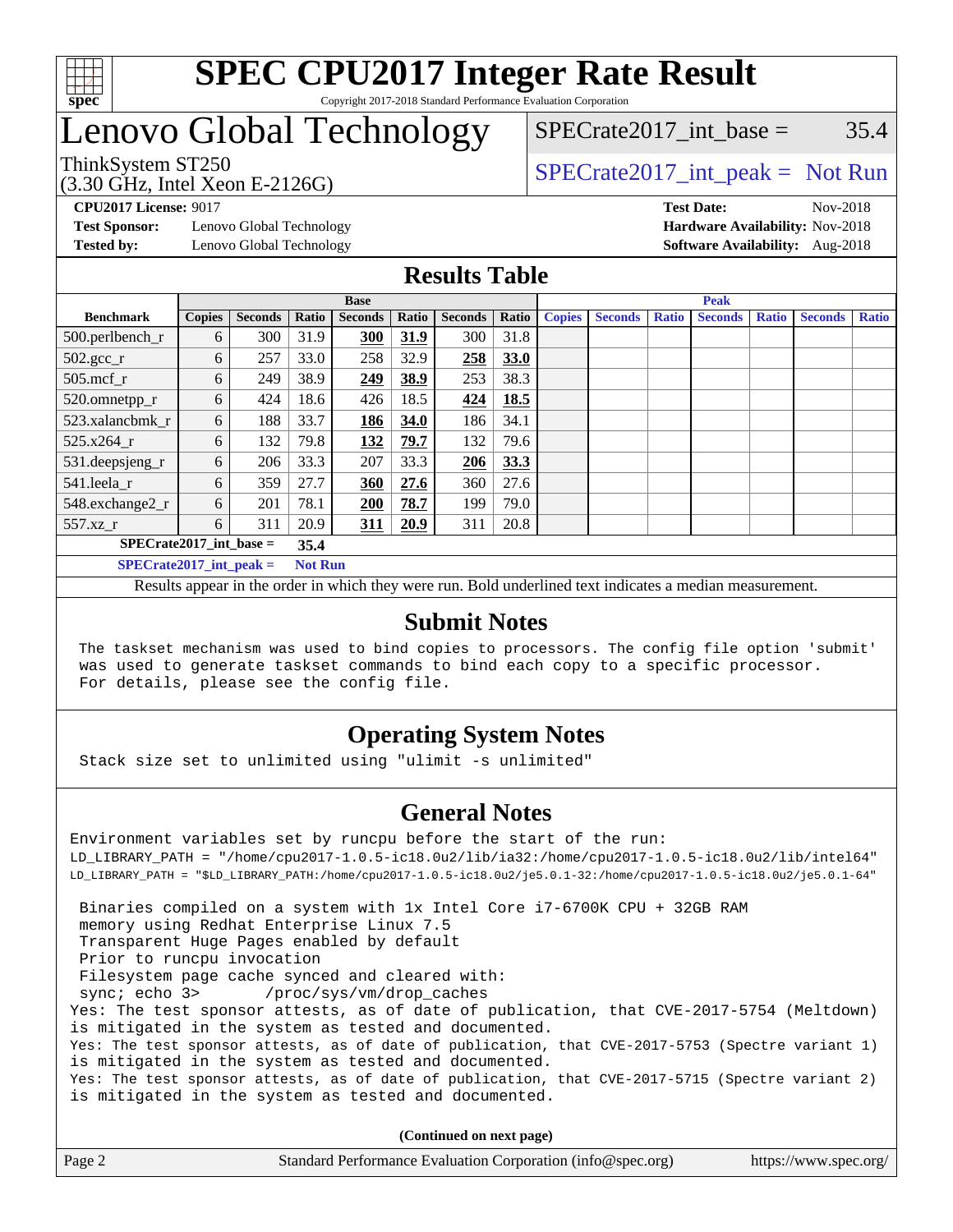

# **[SPEC CPU2017 Integer Rate Result](http://www.spec.org/auto/cpu2017/Docs/result-fields.html#SPECCPU2017IntegerRateResult)**

Copyright 2017-2018 Standard Performance Evaluation Corporation

## Lenovo Global Technology

ThinkSystem ST250  $SPECrate2017$ \_int\_peak = Not Run

SPECrate  $2017$  int base = 35.4

(3.30 GHz, Intel Xeon E-2126G) **[CPU2017 License:](http://www.spec.org/auto/cpu2017/Docs/result-fields.html#CPU2017License)** 9017 **[Test Date:](http://www.spec.org/auto/cpu2017/Docs/result-fields.html#TestDate)** Nov-2018

**[Test Sponsor:](http://www.spec.org/auto/cpu2017/Docs/result-fields.html#TestSponsor)** Lenovo Global Technology **[Hardware Availability:](http://www.spec.org/auto/cpu2017/Docs/result-fields.html#HardwareAvailability)** Nov-2018 **[Tested by:](http://www.spec.org/auto/cpu2017/Docs/result-fields.html#Testedby)** Lenovo Global Technology **[Software Availability:](http://www.spec.org/auto/cpu2017/Docs/result-fields.html#SoftwareAvailability)** Aug-2018

### **[General Notes \(Continued\)](http://www.spec.org/auto/cpu2017/Docs/result-fields.html#GeneralNotes)**

 jemalloc, a general purpose malloc implementation built with the RedHat Enterprise 7.5, and the system compiler gcc 4.8.5 sources available from jemalloc.net or <https://github.com/jemalloc/jemalloc/releases>

### **[Platform Notes](http://www.spec.org/auto/cpu2017/Docs/result-fields.html#PlatformNotes)**

Page 3 Standard Performance Evaluation Corporation [\(info@spec.org\)](mailto:info@spec.org) <https://www.spec.org/> BIOS configuration: Choose Operating Mode set to Maximum Performance Choose Operating Mode set to Custom Mode CPU P-state Control set to Legacy Sysinfo program /home/cpu2017-1.0.5-ic18.0u2/bin/sysinfo Rev: r5974 of 2018-05-19 9bcde8f2999c33d61f64985e45859ea9 running on linux-nnmv Wed Nov 7 10:06:19 2018 SUT (System Under Test) info as seen by some common utilities. For more information on this section, see <https://www.spec.org/cpu2017/Docs/config.html#sysinfo> From /proc/cpuinfo model name : Intel $(R)$  Xeon $(R)$  E-2126G CPU @ 3.30GHz 1 "physical id"s (chips) 6 "processors" cores, siblings (Caution: counting these is hw and system dependent. The following excerpts from /proc/cpuinfo might not be reliable. Use with caution.) cpu cores : 6 siblings : 6 physical 0: cores 0 1 2 3 4 5 From lscpu: Architecture: x86\_64 CPU op-mode(s): 32-bit, 64-bit Byte Order: Little Endian  $CPU(s):$  6 On-line CPU(s) list: 0-5 Thread(s) per core: 1 Core(s) per socket: 6 Socket(s): 1 NUMA node(s): 1 Vendor ID: GenuineIntel CPU family: 6 Model: 158<br>Model name: 1158  $Intel(R)$  Xeon $(R)$  E-2126G CPU @ 3.30GHz Stepping: 10 CPU MHz: 3300.000 CPU max MHz: 4500.0000 CPU min MHz: 800.0000 **(Continued on next page)**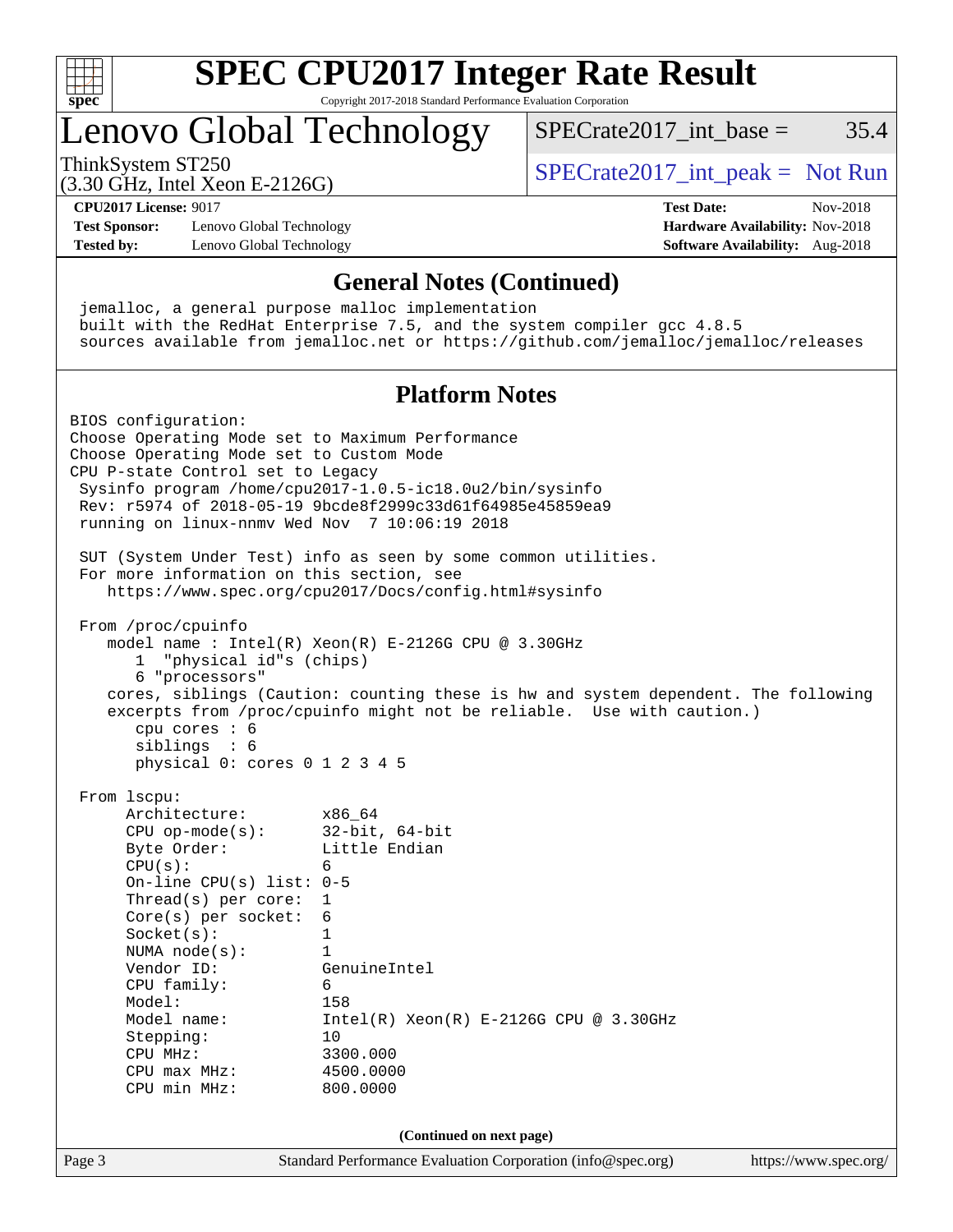

Lenovo Global Technology

 $SPECTate2017\_int\_base = 35.4$ 

(3.30 GHz, Intel Xeon E-2126G)

ThinkSystem ST250<br>  $SPECTI<sub>2</sub>126C$ <br>  $SPECTI<sub>2</sub>126C$ <br>  $SPECTI<sub>2</sub>126C$ 

**[CPU2017 License:](http://www.spec.org/auto/cpu2017/Docs/result-fields.html#CPU2017License)** 9017 **[Test Date:](http://www.spec.org/auto/cpu2017/Docs/result-fields.html#TestDate)** Nov-2018

**[Test Sponsor:](http://www.spec.org/auto/cpu2017/Docs/result-fields.html#TestSponsor)** Lenovo Global Technology **[Hardware Availability:](http://www.spec.org/auto/cpu2017/Docs/result-fields.html#HardwareAvailability)** Nov-2018 **[Tested by:](http://www.spec.org/auto/cpu2017/Docs/result-fields.html#Testedby)** Lenovo Global Technology **[Software Availability:](http://www.spec.org/auto/cpu2017/Docs/result-fields.html#SoftwareAvailability)** Aug-2018

**[Platform Notes \(Continued\)](http://www.spec.org/auto/cpu2017/Docs/result-fields.html#PlatformNotes)**

| BogoMIPS:               | 6624.00    |
|-------------------------|------------|
| Virtualization:         | $VT - x$   |
| $L1d$ cache:            | 32K        |
| Lli cache:              | 32K        |
| $L2$ cache:             | 256K       |
| $L3$ cache:             | 12288K     |
| NUMA $node0$ $CPU(s)$ : | $0 - 5$    |
| Flaqs:                  | fpu vme de |
|                         |            |

e pse tsc msr pae mce cx8 apic sep mtrr pge mca cmov pat pse36 clflush dts acpi mmx fxsr sse sse2 ss ht tm pbe syscall nx pdpe1gb rdtscp lm constant\_tsc art arch\_perfmon pebs bts rep\_good nopl xtopology nonstop\_tsc cpuid aperfmperf tsc\_known\_freq pni pclmulqdq dtes64 monitor ds\_cpl vmx smx est tm2 ssse3 sdbg fma cx16 xtpr pdcm pcid sse4\_1 sse4\_2 x2apic movbe popcnt tsc\_deadline\_timer aes xsave avx f16c rdrand lahf\_lm abm 3dnowprefetch cpuid\_fault epb invpcid\_single pti ssbd ibrs ibpb stibp tpr\_shadow vnmi flexpriority ept vpid fsgsbase tsc\_adjust bmi1 hle avx2 smep bmi2 erms invpcid rtm mpx rdseed adx smap clflushopt intel\_pt xsaveopt xsavec xgetbv1 xsaves dtherm ida arat pln pts hwp hwp\_notify hwp\_act\_window hwp\_epp flush\_l1d

 /proc/cpuinfo cache data cache size : 12288 KB

 From numactl --hardware WARNING: a numactl 'node' might or might not correspond to a physical chip. available: 1 nodes (0)

 node 0 cpus: 0 1 2 3 4 5 node 0 size: 64366 MB node 0 free: 63850 MB node distances: node 0

0: 10

 From /proc/meminfo MemTotal: 65911288 kB HugePages\_Total: 0 Hugepagesize: 2048 kB

 From /etc/\*release\* /etc/\*version\* os-release: NAME="SLES" VERSION="15" VERSION\_ID="15" PRETTY\_NAME="SUSE Linux Enterprise Server 15" ID="sles" ID\_LIKE="suse" ANSI\_COLOR="0;32" CPE\_NAME="cpe:/o:suse:sles:15"

**(Continued on next page)**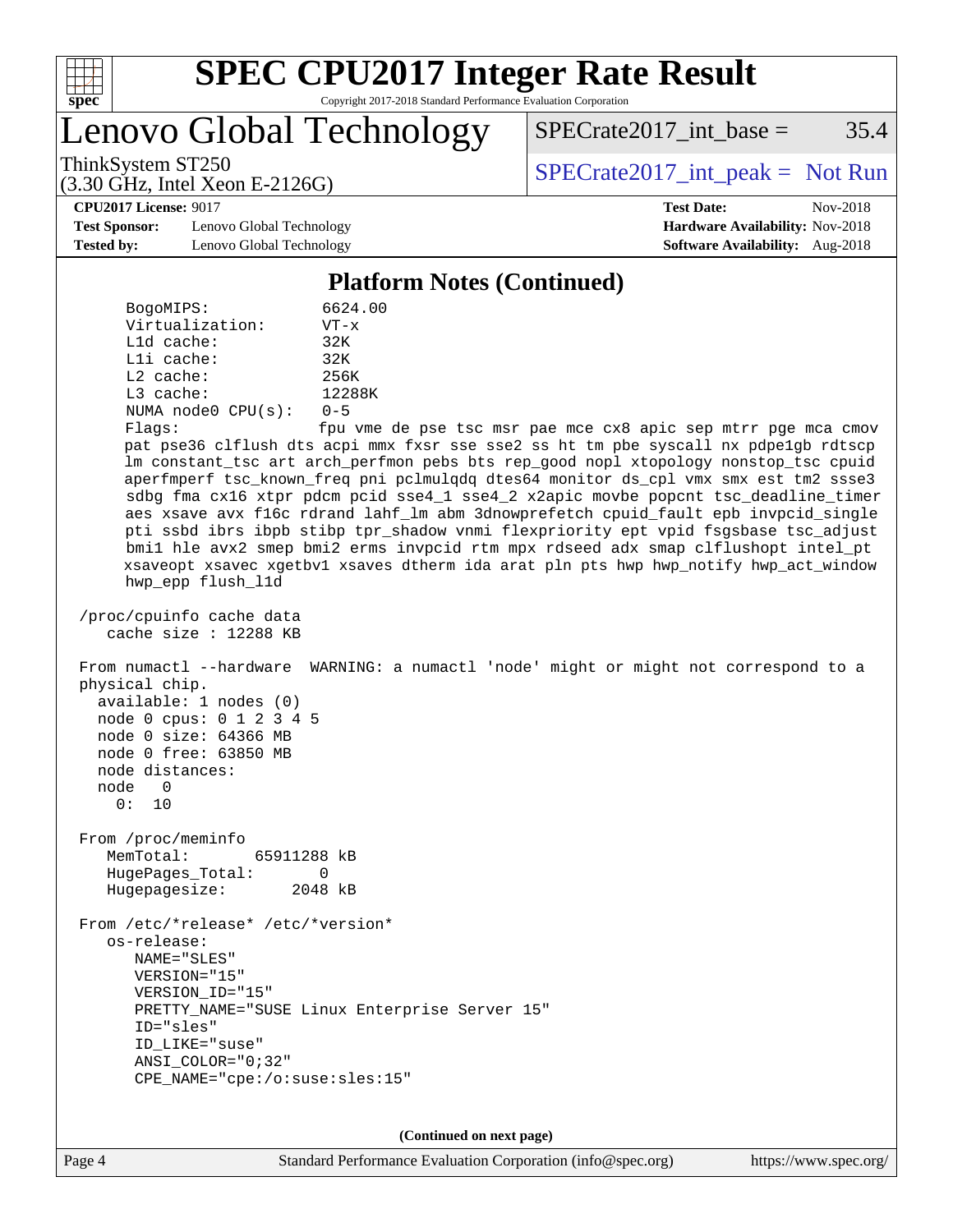| c<br>ŧ<br>ı |  |  |  |  |  |  |  |
|-------------|--|--|--|--|--|--|--|

## Lenovo Global Technology

ThinkSystem ST250<br>  $SPECTI<sub>2</sub>126C$ <br>  $SPECTI<sub>2</sub>126C$ <br>  $SPECTI<sub>2</sub>126C$ 

 $SPECTate2017\_int\_base = 35.4$ 

(3.30 GHz, Intel Xeon E-2126G)

**[Test Sponsor:](http://www.spec.org/auto/cpu2017/Docs/result-fields.html#TestSponsor)** Lenovo Global Technology **[Hardware Availability:](http://www.spec.org/auto/cpu2017/Docs/result-fields.html#HardwareAvailability)** Nov-2018 **[Tested by:](http://www.spec.org/auto/cpu2017/Docs/result-fields.html#Testedby)** Lenovo Global Technology **[Software Availability:](http://www.spec.org/auto/cpu2017/Docs/result-fields.html#SoftwareAvailability)** Aug-2018

**[CPU2017 License:](http://www.spec.org/auto/cpu2017/Docs/result-fields.html#CPU2017License)** 9017 **[Test Date:](http://www.spec.org/auto/cpu2017/Docs/result-fields.html#TestDate)** Nov-2018

### **[Platform Notes \(Continued\)](http://www.spec.org/auto/cpu2017/Docs/result-fields.html#PlatformNotes)**

uname -a:

 Linux linux-nnmv 4.12.14-25.13-default #1 SMP Tue Aug 14 15:07:35 UTC 2018 (947aa51) x86\_64 x86\_64 x86\_64 GNU/Linux

Kernel self-reported vulnerability status:

 CVE-2017-5754 (Meltdown): Mitigation: PTI CVE-2017-5753 (Spectre variant 1): Mitigation: \_\_user pointer sanitization CVE-2017-5715 (Spectre variant 2): Mitigation: Indirect Branch Restricted Speculation, IBPB, IBRS\_FW

run-level 3 Nov 7 10:03

 SPEC is set to: /home/cpu2017-1.0.5-ic18.0u2 Filesystem Type Size Used Avail Use% Mounted on /dev/sda2 btrfs 895G 18G 876G 2% /home

 Additional information from dmidecode follows. WARNING: Use caution when you interpret this section. The 'dmidecode' program reads system data which is "intended to allow hardware to be accurately determined", but the intent may not be met, as there are frequent changes to hardware, firmware, and the "DMTF SMBIOS" standard. BIOS Lenovo -[ISE105E-1.01]- 10/11/2018 Memory: 4x Micron 18ASF2G72AZ-2G6D1 16 GB 2 rank 2666

(End of data from sysinfo program)

## **[Compiler Version Notes](http://www.spec.org/auto/cpu2017/Docs/result-fields.html#CompilerVersionNotes)**

Page 5 Standard Performance Evaluation Corporation [\(info@spec.org\)](mailto:info@spec.org) <https://www.spec.org/> ============================================================================== CC 500.perlbench\_r(base)  $502.\text{gcc\_r}$ (base)  $505.\text{mcf\_r}$ (base)  $525.\text{x}$ 264\_r(base) 557.xz\_r(base) ----------------------------------------------------------------------------- icc (ICC) 18.0.2 20180210 Copyright (C) 1985-2018 Intel Corporation. All rights reserved. ------------------------------------------------------------------------------ ============================================================================== CXXC 520.omnetpp\_r(base) 523.xalancbmk\_r(base) 531.deepsjeng\_r(base) 541.leela\_r(base) ----------------------------------------------------------------------------- icpc (ICC) 18.0.2 20180210 Copyright (C) 1985-2018 Intel Corporation. All rights reserved. ------------------------------------------------------------------------------ ============================================================================== **(Continued on next page)**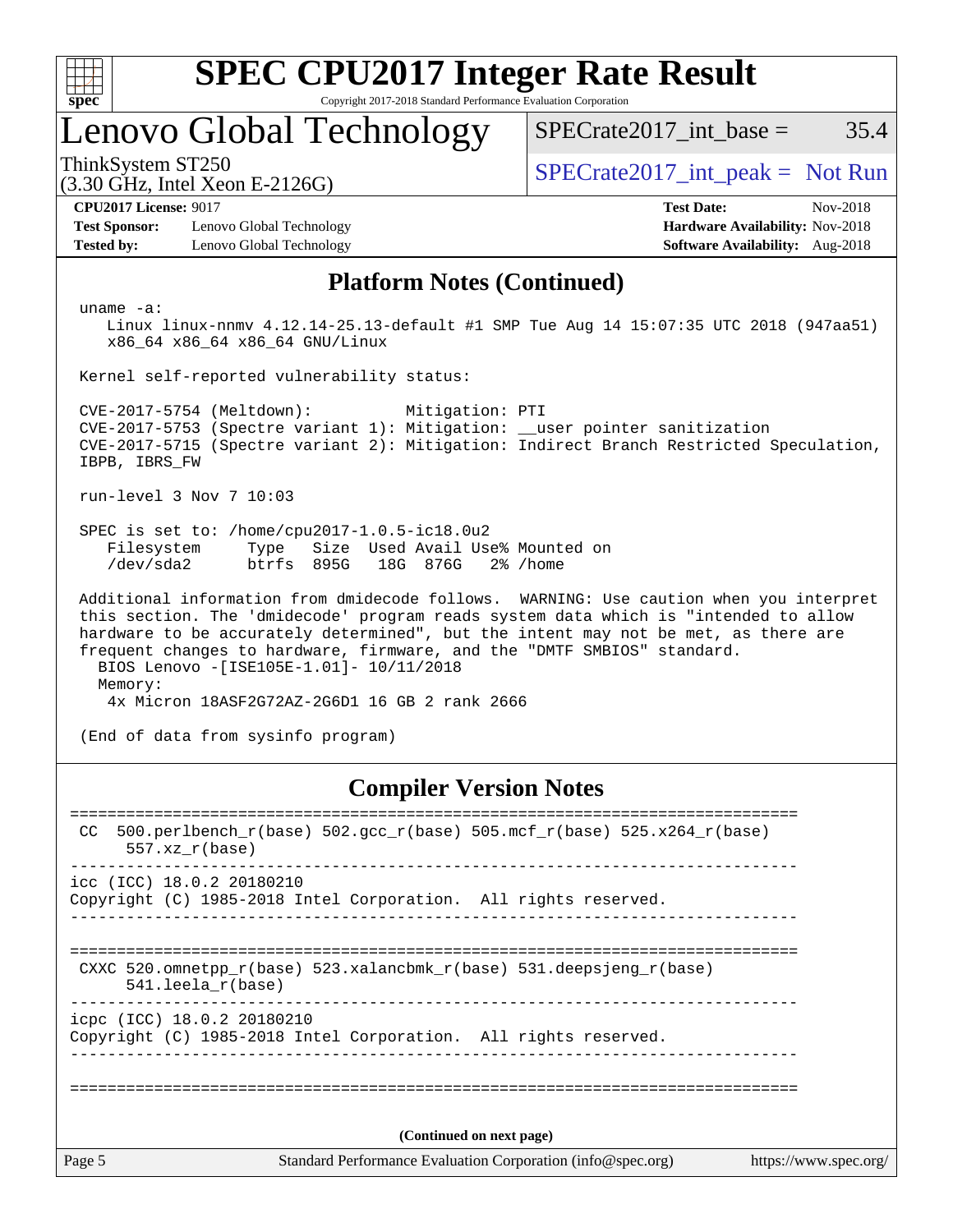

## Lenovo Global Technology

 $SPECrate2017\_int\_base = 35.4$ 

(3.30 GHz, Intel Xeon E-2126G)

ThinkSystem ST250<br>  $SPECTI<sub>2</sub>126C$ <br>  $SPECTI<sub>2</sub>126C$ <br>  $SPECTI<sub>2</sub>126C$ 

**[Test Sponsor:](http://www.spec.org/auto/cpu2017/Docs/result-fields.html#TestSponsor)** Lenovo Global Technology **[Hardware Availability:](http://www.spec.org/auto/cpu2017/Docs/result-fields.html#HardwareAvailability)** Nov-2018 **[Tested by:](http://www.spec.org/auto/cpu2017/Docs/result-fields.html#Testedby)** Lenovo Global Technology **[Software Availability:](http://www.spec.org/auto/cpu2017/Docs/result-fields.html#SoftwareAvailability)** Aug-2018

**[CPU2017 License:](http://www.spec.org/auto/cpu2017/Docs/result-fields.html#CPU2017License)** 9017 **[Test Date:](http://www.spec.org/auto/cpu2017/Docs/result-fields.html#TestDate)** Nov-2018

## **[Compiler Version Notes \(Continued\)](http://www.spec.org/auto/cpu2017/Docs/result-fields.html#CompilerVersionNotes)**

FC 548.exchange2  $r(base)$ 

----------------------------------------------------------------------------- ifort (IFORT) 18.0.2 20180210

Copyright (C) 1985-2018 Intel Corporation. All rights reserved.

**[Base Compiler Invocation](http://www.spec.org/auto/cpu2017/Docs/result-fields.html#BaseCompilerInvocation)**

------------------------------------------------------------------------------

[C benchmarks](http://www.spec.org/auto/cpu2017/Docs/result-fields.html#Cbenchmarks): [icc -m64 -std=c11](http://www.spec.org/cpu2017/results/res2018q4/cpu2017-20181113-09706.flags.html#user_CCbase_intel_icc_64bit_c11_33ee0cdaae7deeeab2a9725423ba97205ce30f63b9926c2519791662299b76a0318f32ddfffdc46587804de3178b4f9328c46fa7c2b0cd779d7a61945c91cd35)

[C++ benchmarks:](http://www.spec.org/auto/cpu2017/Docs/result-fields.html#CXXbenchmarks) [icpc -m64](http://www.spec.org/cpu2017/results/res2018q4/cpu2017-20181113-09706.flags.html#user_CXXbase_intel_icpc_64bit_4ecb2543ae3f1412ef961e0650ca070fec7b7afdcd6ed48761b84423119d1bf6bdf5cad15b44d48e7256388bc77273b966e5eb805aefd121eb22e9299b2ec9d9)

[Fortran benchmarks](http://www.spec.org/auto/cpu2017/Docs/result-fields.html#Fortranbenchmarks): [ifort -m64](http://www.spec.org/cpu2017/results/res2018q4/cpu2017-20181113-09706.flags.html#user_FCbase_intel_ifort_64bit_24f2bb282fbaeffd6157abe4f878425411749daecae9a33200eee2bee2fe76f3b89351d69a8130dd5949958ce389cf37ff59a95e7a40d588e8d3a57e0c3fd751)

## **[Base Portability Flags](http://www.spec.org/auto/cpu2017/Docs/result-fields.html#BasePortabilityFlags)**

 500.perlbench\_r: [-DSPEC\\_LP64](http://www.spec.org/cpu2017/results/res2018q4/cpu2017-20181113-09706.flags.html#b500.perlbench_r_basePORTABILITY_DSPEC_LP64) [-DSPEC\\_LINUX\\_X64](http://www.spec.org/cpu2017/results/res2018q4/cpu2017-20181113-09706.flags.html#b500.perlbench_r_baseCPORTABILITY_DSPEC_LINUX_X64) 502.gcc\_r: [-DSPEC\\_LP64](http://www.spec.org/cpu2017/results/res2018q4/cpu2017-20181113-09706.flags.html#suite_basePORTABILITY502_gcc_r_DSPEC_LP64) 505.mcf\_r: [-DSPEC\\_LP64](http://www.spec.org/cpu2017/results/res2018q4/cpu2017-20181113-09706.flags.html#suite_basePORTABILITY505_mcf_r_DSPEC_LP64) 520.omnetpp\_r: [-DSPEC\\_LP64](http://www.spec.org/cpu2017/results/res2018q4/cpu2017-20181113-09706.flags.html#suite_basePORTABILITY520_omnetpp_r_DSPEC_LP64) 523.xalancbmk\_r: [-DSPEC\\_LP64](http://www.spec.org/cpu2017/results/res2018q4/cpu2017-20181113-09706.flags.html#suite_basePORTABILITY523_xalancbmk_r_DSPEC_LP64) [-DSPEC\\_LINUX](http://www.spec.org/cpu2017/results/res2018q4/cpu2017-20181113-09706.flags.html#b523.xalancbmk_r_baseCXXPORTABILITY_DSPEC_LINUX) 525.x264\_r: [-DSPEC\\_LP64](http://www.spec.org/cpu2017/results/res2018q4/cpu2017-20181113-09706.flags.html#suite_basePORTABILITY525_x264_r_DSPEC_LP64) 531.deepsjeng\_r: [-DSPEC\\_LP64](http://www.spec.org/cpu2017/results/res2018q4/cpu2017-20181113-09706.flags.html#suite_basePORTABILITY531_deepsjeng_r_DSPEC_LP64) 541.leela\_r: [-DSPEC\\_LP64](http://www.spec.org/cpu2017/results/res2018q4/cpu2017-20181113-09706.flags.html#suite_basePORTABILITY541_leela_r_DSPEC_LP64) 548.exchange2\_r: [-DSPEC\\_LP64](http://www.spec.org/cpu2017/results/res2018q4/cpu2017-20181113-09706.flags.html#suite_basePORTABILITY548_exchange2_r_DSPEC_LP64) 557.xz\_r: [-DSPEC\\_LP64](http://www.spec.org/cpu2017/results/res2018q4/cpu2017-20181113-09706.flags.html#suite_basePORTABILITY557_xz_r_DSPEC_LP64)

## **[Base Optimization Flags](http://www.spec.org/auto/cpu2017/Docs/result-fields.html#BaseOptimizationFlags)**

[C benchmarks](http://www.spec.org/auto/cpu2017/Docs/result-fields.html#Cbenchmarks):

[-Wl,-z,muldefs](http://www.spec.org/cpu2017/results/res2018q4/cpu2017-20181113-09706.flags.html#user_CCbase_link_force_multiple1_b4cbdb97b34bdee9ceefcfe54f4c8ea74255f0b02a4b23e853cdb0e18eb4525ac79b5a88067c842dd0ee6996c24547a27a4b99331201badda8798ef8a743f577) [-xCORE-AVX2](http://www.spec.org/cpu2017/results/res2018q4/cpu2017-20181113-09706.flags.html#user_CCbase_f-xCORE-AVX2) [-ipo](http://www.spec.org/cpu2017/results/res2018q4/cpu2017-20181113-09706.flags.html#user_CCbase_f-ipo) [-O3](http://www.spec.org/cpu2017/results/res2018q4/cpu2017-20181113-09706.flags.html#user_CCbase_f-O3) [-no-prec-div](http://www.spec.org/cpu2017/results/res2018q4/cpu2017-20181113-09706.flags.html#user_CCbase_f-no-prec-div) [-qopt-mem-layout-trans=3](http://www.spec.org/cpu2017/results/res2018q4/cpu2017-20181113-09706.flags.html#user_CCbase_f-qopt-mem-layout-trans_de80db37974c74b1f0e20d883f0b675c88c3b01e9d123adea9b28688d64333345fb62bc4a798493513fdb68f60282f9a726aa07f478b2f7113531aecce732043) [-L/usr/local/je5.0.1-64/lib](http://www.spec.org/cpu2017/results/res2018q4/cpu2017-20181113-09706.flags.html#user_CCbase_jemalloc_link_path64_4b10a636b7bce113509b17f3bd0d6226c5fb2346b9178c2d0232c14f04ab830f976640479e5c33dc2bcbbdad86ecfb6634cbbd4418746f06f368b512fced5394) [-ljemalloc](http://www.spec.org/cpu2017/results/res2018q4/cpu2017-20181113-09706.flags.html#user_CCbase_jemalloc_link_lib_d1249b907c500fa1c0672f44f562e3d0f79738ae9e3c4a9c376d49f265a04b9c99b167ecedbf6711b3085be911c67ff61f150a17b3472be731631ba4d0471706)

[C++ benchmarks:](http://www.spec.org/auto/cpu2017/Docs/result-fields.html#CXXbenchmarks)

```
-Wl,-z,muldefs -xCORE-AVX2 -ipo -O3 -no-prec-div
-qopt-mem-layout-trans=3 -L/usr/local/je5.0.1-64/lib -ljemalloc
```
**(Continued on next page)**

Page 6 Standard Performance Evaluation Corporation [\(info@spec.org\)](mailto:info@spec.org) <https://www.spec.org/>